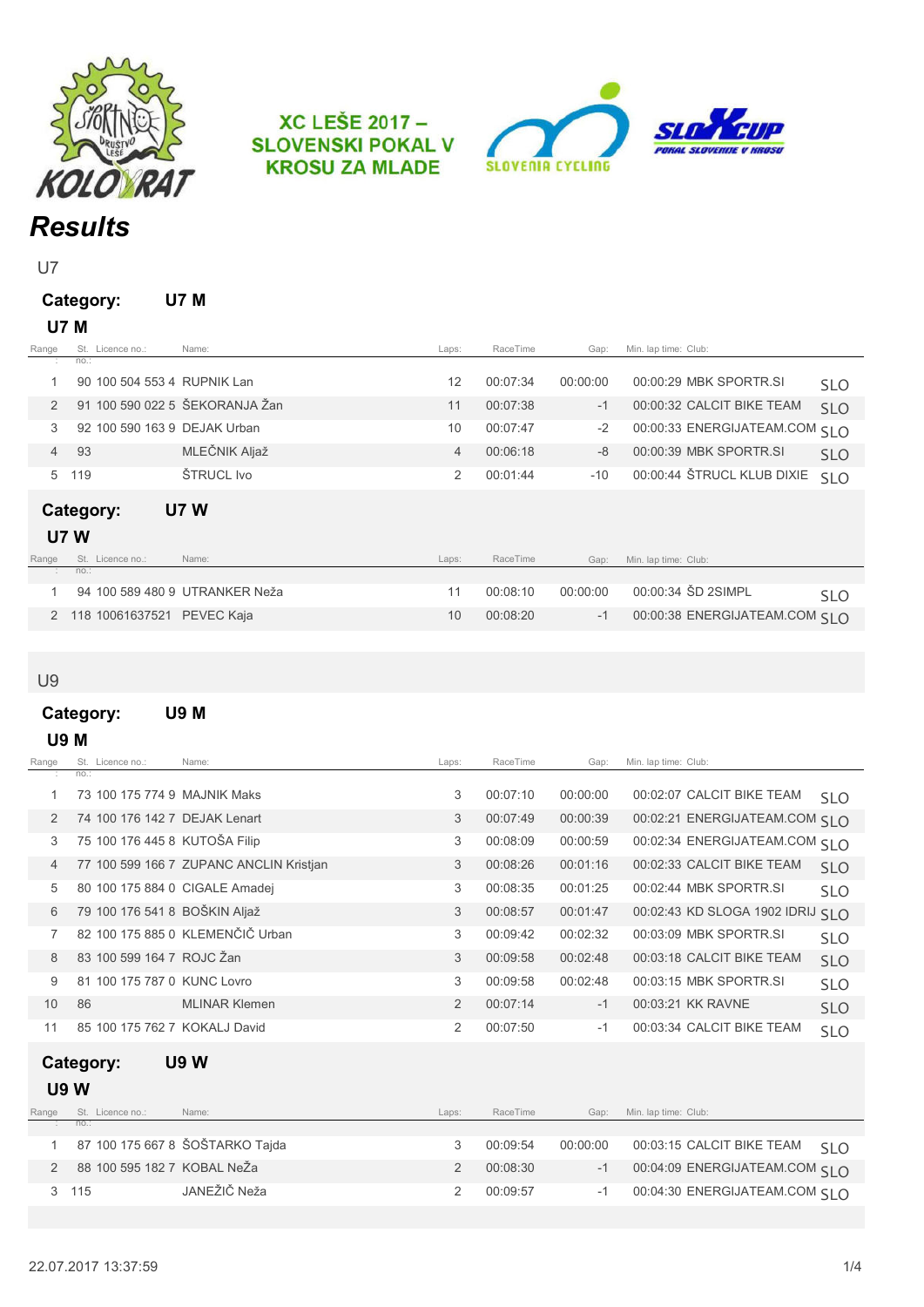# Category: U11 M

U11

| Range          | St. Licence no.:               | Name:                           | Laps: | RaceTime | Gap:     | Min. lap time: Club:              |            |
|----------------|--------------------------------|---------------------------------|-------|----------|----------|-----------------------------------|------------|
|                | no:                            |                                 |       |          |          |                                   |            |
| 1              | 59 100 176 140 6 ZUPANIČ Jurij |                                 | 3     | 00:15:48 | 00:00:00 | 00:05:06 ENERGIJATEAM.COM SI O    |            |
| 2              | 57 100 176 509 5 BOŠKIN Filip  |                                 | 3     | 00:16:15 | 00:00:27 | 00:05:08 KD SLOGA 1902 IDRIJ SI O |            |
| 3              | 56 100 175 782 0 RUDOLF Jernej |                                 | 3     | 00:16:22 | 00:00:34 | 00:04:56 MBK SPORTR.SI            | <b>SLO</b> |
| $\overline{4}$ | 61 100 176 527 6 AŽMAN Juš     |                                 | 3     | 00:16:22 | 00:00:34 | 00:04:56 KK ZAVRŠNICA             | <b>SLO</b> |
| 5              | 60 100 176 506 4 PEČNIK Tian   |                                 | 3     | 00:17:04 | 00:01:16 | 00:05:25 KK RAVNE                 | <b>SLO</b> |
| 6              | 62 100 175 773 9 TOMINŠEK Jaka |                                 | 3     | 00:17:52 | 00:02:04 | 00:05:44 CALCIT BIKE TEAM         | <b>SLO</b> |
| 7              | 58 100 175 650 6 LOPATIČ Žan   |                                 | 3     | 00:18:07 | 00:02:19 | 00:05:38 CALCIT BIKE TEAM         | <b>SLO</b> |
| 8              |                                | 64 100 590 015 4 ŠTAJNAR Gašper | 3     | 00:18:43 | 00:02:55 | 00:06:05 CALCIT BIKE TEAM         | <b>SLO</b> |
| 9              | 63 100 176 422 6 KOBAL Ažbe    |                                 | 3     | 00:19:26 | 00:03:38 | 00:06:09 ENERGIJATEAM.COM SLO     |            |
| 10             | 67 100 175 784 0 KUNC Ambrož   |                                 | 3     | 00:19:41 | 00:03:53 | 00:06:23 MBK SPORTR.SI            | <b>SLO</b> |
| 11             |                                | 66 100 176 418 5 UTRANKER Jaka  | 3     | 00:20:55 | 00:05:07 | 00:06:11 SD 2SIMPL                | <b>SLO</b> |
| 12             | 65 100 175 769 8 AUER Nik      |                                 | 3     | 00:21:25 | 00:05:37 | 00:06:21 CALCIT BIKE TEAM         | <b>SLO</b> |
| 13             | 68 100 176 172 0 KOROŠEC Aljaž |                                 | 3     | 00:22:43 | 00:06:55 | 00:07:02 KK ZAVRŠNICA             | <b>SLO</b> |
|                |                                |                                 |       |          |          |                                   |            |

## Category: U11 W

### U11 W

| Range |                   | St. Licence no.:            | Name:                         | Laps: | RaceTime | Gap:     | Min. lap time: Club:              |            |
|-------|-------------------|-----------------------------|-------------------------------|-------|----------|----------|-----------------------------------|------------|
|       | $\therefore$ no.: |                             |                               |       |          |          |                                   |            |
|       |                   | 116 10017578505 TERPIN Eva  |                               |       | 00:17:37 | 00:00:00 | 00:05:50 MBK SPORTR.SI            | <b>SLO</b> |
|       |                   |                             | 69 100 176 438 7 JANEŽIČ Meta |       | 00:19:45 | 00:02:08 | 00:06:25 ENERGIJATEAM.COM SI O    |            |
|       |                   | 70 100 175 783 0 MIKUŽ Nika |                               |       | 00:20:01 | 00:02:24 | 00:06:34 MBK SPORTR.SI            | <b>SLO</b> |
|       |                   |                             | 71 100 176 105 3 GNEZDA Hana  |       | 00:24:10 | 00:06:33 | 00:07:23 KD SLOGA 1902 IDRIJ SI O |            |
|       | 72                |                             | AHAČIČ Nastja                 |       | 00:18:44 | $-1$     | 00:09:08 ENERGIJATEAM.COM SI O    |            |

### U13

## Category: U13 M

### U13 M

| Range | St. Licence no.:                | Name:          | Laps:          | RaceTime | Gap:     | Min. lap time: Club:          |            |
|-------|---------------------------------|----------------|----------------|----------|----------|-------------------------------|------------|
|       | $no.$ :                         |                |                |          |          |                               |            |
|       | 32 100 176 492 3 PAHOR Žan      |                | $\overline{4}$ | 00:19:13 | 00:00:00 | 00:04:32 ENERGIJATEAM.COM SLO |            |
| 2     | 34 100 175 832 5 TERPIN Tine    |                | $\overline{4}$ | 00:20:10 | 00:00:57 | 00:04:48 MBK SPORTR.SI        | <b>SLO</b> |
| 3     | 33 100 176 515 5 MAROLT Jaka    |                | 4              | 00:20:22 | 00:01:09 | 00:05:00 KK ZAVRŠNICA         | <b>SLO</b> |
| 4     | 47 10064120822 POTOČNIK Vid     |                | $\overline{4}$ | 00:21:21 | 00:02:08 | 00:05:02 KK RAVNE             | <b>SLO</b> |
| 5     | 36 100 176 046 7 BOLTAR Jan     |                | $\overline{4}$ | 00:21:21 | 00:02:08 | 00:05:05 CALCIT BIKE TEAM     | <b>SLO</b> |
| 6     | 37 100 176 535 7 SVETLIČIČ Jošt |                | $\overline{4}$ | 00:21:22 | 00:02:09 | 00:04:59 KD SLOGA 1902 IDRIJ  | <b>SLO</b> |
| 7     | 50                              | KOŠELJNIK Nace | 4              | 00:21:25 | 00:02:12 | 00:05:07 KK RAVNE             | <b>SLO</b> |
| 8     | 35 100 175 888 1 GLADEK Marcel  |                | $\overline{4}$ | 00:21:35 | 00:02:22 | 00:04:58 MBK SPORTR.SI        | <b>SLO</b> |
| 9     | 41 100 175 723 4 STARMAN Gal    |                | 4              | 00:21:43 | 00:02:30 | 00:05:03 CALCIT BIKE TEAM     | <b>SLO</b> |
| 10    | 39 100 176 419 5 UTRANKER Filip |                | $\overline{4}$ | 00:22:28 | 00:03:15 | 00:05:17 SD 2SIMPL            | <b>SLO</b> |
| 11    | 42 100 565 285 5 KAVČIČ Blaž    |                | 4              | 00:23:17 | 00:04:04 | 00:05:41 KK ZAVRŠNICA         | <b>SLO</b> |
| 12    | 40 100 176 447 8 ŠTRIKER Tine   |                | $\overline{4}$ | 00:24:05 | 00:04:52 | 00:05:15 KK RAVNE             | <b>SLO</b> |
| 13    | 43 100 176 443 8 GOMBAČ Jure    |                | 3              | 00:18:56 | $-1$     | 00:05:35 ENERGIJATEAM.COM     | <b>SLO</b> |
| 14    | 48                              | KORDEŽ Anže    | 3              | 00:19:12 | $-1$     | 00:05:57 KK RAVNE             | <b>SLO</b> |
| 15    | 44 100 175 646 6 GOLMAJER Juš   |                | 2              | 00:17:57 | $-2$     | 00:07:02 CALCIT BIKE TEAM     | <b>SLO</b> |
| 16    | 46 100 635 230 5 KRANJC Alex    |                | 1              | 00:06:32 | $-3$     | 00:06:32 KK ZAVRŠNICA         | <b>SLO</b> |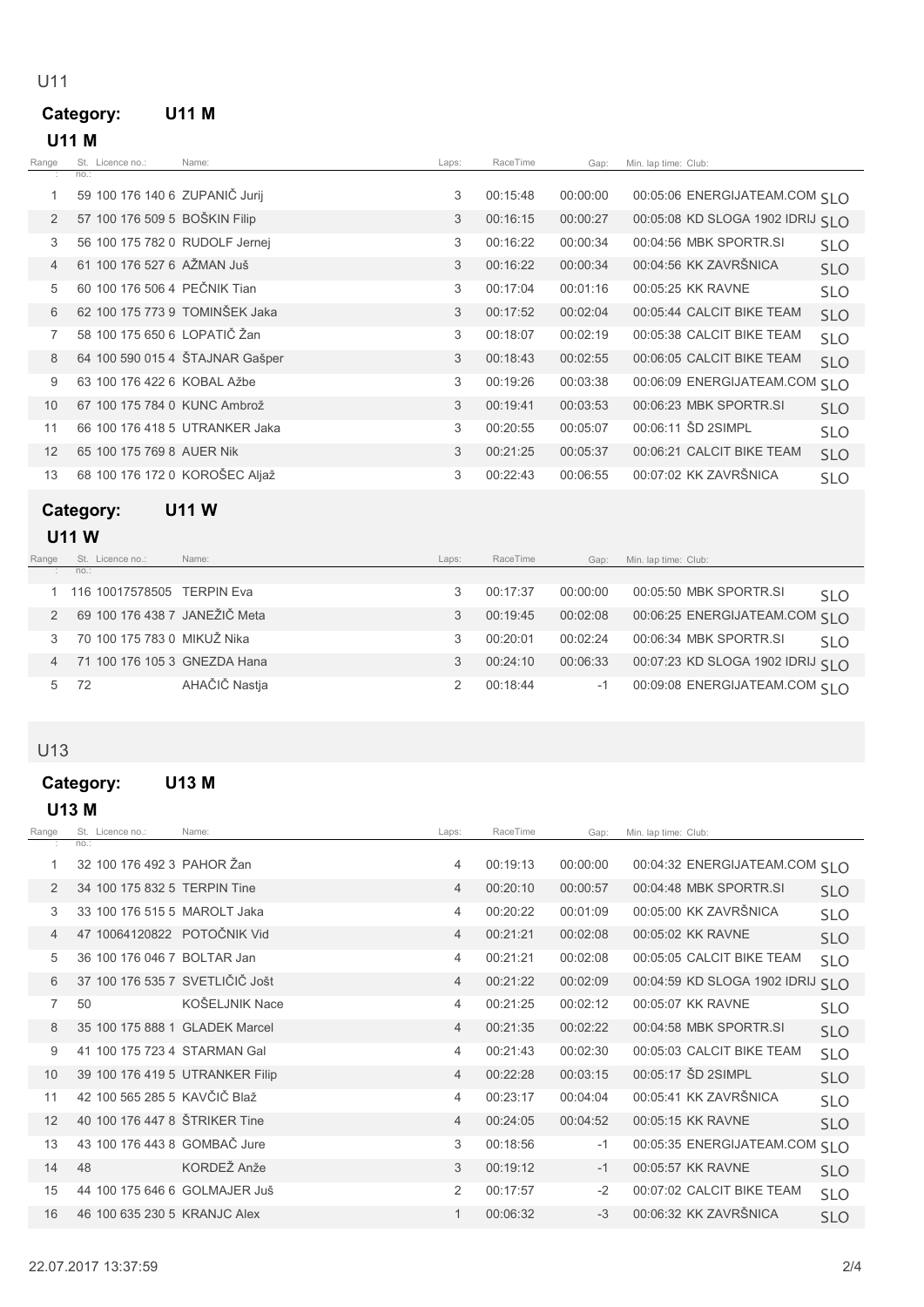### Category: U13 W U13 W

| Range      | St. Licence no.:               | Name:                               | Laps: | RaceTime | Gap:     | Min. lap time: Club:      |            |
|------------|--------------------------------|-------------------------------------|-------|----------|----------|---------------------------|------------|
| <b>COL</b> | no.:                           |                                     |       |          |          |                           |            |
|            |                                | 52 100 175 544 5 KRANJEC ŽAGAR Hana |       | 00:21:23 | 00:00:00 | 00:05:06 CALCIT BIKE TEAM | <b>SLO</b> |
|            | 54 100 175 826 4 SMRDEL Tina   |                                     |       | 00.23.09 | 00:01:46 | 00:05:25 MBK SPORTR.SI    | <b>SLO</b> |
|            |                                | 53 100 175 790 1 KLEMENČIČ Ivana    |       | 00:18:52 |          | 00:05:56 MBK SPORTR SI    | <b>SLO</b> |
|            | 55 100 557 718 4 MLINAR Lucija |                                     |       | 00:21:12 |          | 00:06:43 KK RAVNE         | <b>SLO</b> |

### U15

### Category: U15 M U15 M

| Range          | St. Licence no.:               | Name:                           | Laps:          | RaceTime | Gap:     | Min. lap time: Club:             |            |
|----------------|--------------------------------|---------------------------------|----------------|----------|----------|----------------------------------|------------|
|                | no.                            |                                 |                |          |          |                                  |            |
| 1              | 29 100 175 828 4 RUS Jure      |                                 | 5              | 00:33:12 | 00:00:00 | 00:06:16 MBK SPORTR.SI           | <b>SLO</b> |
| 2              | 28 100 175 827 4 SMRDEL Miha   |                                 | 5              | 00:34:47 | 00:01:35 | 00:06:24 MBK SPORTR.SI           | <b>SLO</b> |
| 3              | 23 100 176 545 8 GNEZDA Nace   |                                 | 5              | 00:35:26 | 00:02:14 | 00:06:40 KD SLOGA 1902 IDRIJ     | <b>SLO</b> |
| $\overline{4}$ | 22 100 606 353 8 ZUPANIČ Filip |                                 | 5              | 00:36:06 | 00:02:54 | 00:06:41 KD KM                   | <b>SLO</b> |
| 5              | 25 100 176 504 4 ŠTERN Nejc    |                                 | 5              | 00:36:55 | 00:03:43 | 00:06:42 KK RAVNE                | <b>SLO</b> |
| 6              | 26 100 176 496 3 JEREB Tine    |                                 | 5              | 00:37:18 | 00:04:06 | 00:06:56 KD SLOGA 1902 IDRIJ SLO |            |
| 7              | 24 100 176 136 6 KAVČIČ Jernej |                                 | 5              | 00:38:39 | 00:05:27 | 00:07:12 KD SLOGA 1902 IDRIJ SLO |            |
| 8              | 20 100 176 518 5 MARKELJ Tim   |                                 | 5              | 00:39:41 | 00:06:29 | 00:07:12 KK ZAVRŠNICA            | <b>SLO</b> |
| 9              |                                | 17 100 176 139 6 PRELOVŠEK Jure | $\overline{4}$ | 00:34:28 | $-1$     | 00:08:05 ENERGIJATEAM.COM SLO    |            |
| 10             | 27 100 176 440 7 JANEŽIČ Luka  |                                 | $\overline{4}$ | 00:35:19 | $-1$     | 00:06:39 ENERGIJATEAM.COM SLO    |            |
| 11             | 18 100 176 135 6 ŠEN Tilen     |                                 | 4              | 00:35:47 | $-1$     | 00:08:00 KD SLOGA 1902 IDRIJ SLO |            |
| 12             | 16 100 175 649 6 DEČMAN Jaka   |                                 | 4              | 00:36:49 | $-1$     | 00:08:20 CALCIT BIKE TEAM        | <b>SLO</b> |
| 13             | 117 10017645290 ZUPAN Benjamin |                                 | 4              | 00:39:09 | $-1$     | 00:08:49 KK ZAVRŠNICA            | <b>SLO</b> |
| 14             | 19 100 175 759 7 AUER Nal      |                                 | $\overline{4}$ | 00:41:31 | $-1$     | 00:09:16 CALCIT BIKE TEAM        | <b>SLO</b> |
| 15             | 14 100 176 253 8 AHAČIČ Gašper |                                 | $\overline{4}$ | 00:44:45 | $-1$     | 00:09:47 ENERGIJATEAM.COM SLO    |            |
|                | Category:                      | <b>U15W</b>                     |                |          |          |                                  |            |
|                |                                |                                 |                |          |          |                                  |            |
|                | <b>U15W</b>                    |                                 |                |          |          |                                  |            |
| Range          | St. Licence no.:<br>$no.$ :    | Name:                           | Laps:          | RaceTime | Gap:     | Min. lap time: Club:             |            |
|                |                                |                                 |                |          |          |                                  |            |
| 1.             | 31 100 176 532 7 MOROZ Nuša    |                                 | 4              | 00:34:00 | 00:00:00 | 00:08:03 KD SLOGA 1902 IDRIJ SLO |            |

U17 + OPEN

Category: U17 M

| U17 M          |                               |                                     |       |          |          |                                   |            |
|----------------|-------------------------------|-------------------------------------|-------|----------|----------|-----------------------------------|------------|
| Range          | St. Licence no.:              | Name:                               | Laps: | RaceTime | Gap:     | Min. lap time: Club:              |            |
|                | $no.$ :                       |                                     |       |          |          |                                   |            |
|                | 11 100 176 510 5 PEČNIK Teo   |                                     | 8     | 00:50:16 | 00:00:00 | 00:05:55 KK RAVNE                 | <b>SLO</b> |
| $\mathcal{P}$  |                               | 8 100 175 825 4 KLEMENČIČ Jakob     | 8     | 00:52:14 | 00:01:58 | 00:05:57 MBK SPORTR.SI            | <b>SLO</b> |
| 3              |                               | 9 100 176 494 3 SMOLNIKAR Jakob     | 8     | 00:52:35 | 00:02:19 | 00:05:55 ENERGIJATEAM.COM SLO     |            |
| $\overline{4}$ | 10 100 176 228 6 ŽLE Blaž     |                                     | 8     | 00:53:08 | 00:02:52 | 00:05:58 CALCIT BIKE TEAM         | <b>SLO</b> |
| 5              |                               | 7 100 175 545 5 KRANJEC ŽAGAR Matic | 8     | 00:53:18 | 00:03:02 | 00:06:27 CALCIT BIKE TEAM         | <b>SLO</b> |
| 6              | 5 100 175 645 5 HRIBAR Jernej |                                     | 8     | 00:56:52 | 00:06:36 | 00:06:17 CALCIT BIKE TEAM         | <b>SLO</b> |
| 7              |                               | 4 100 175 647 6 GOLMAJER Ažbe       | 7     | 00:51:49 | $-1$     | 00:06:35 CALCIT BIKE TEAM         | <b>SLO</b> |
| 8              |                               | 3 100 176 476 1 DOLENŠEK Anže       | 7     | 00:54:41 | $-1$     | 00:06:34 KK ZAVRŠNICA             | <b>SLO</b> |
| 9              | 2 100 176 512 5 JEREB Jan     |                                     | 7     | 00:54:54 | $-1$     | 00:06:37 KD SLOGA 1902 IDRIJ SI O |            |

2 MOVRIN Ema 30 100 176 441 7 4 00:45:44 00:10:09 00:11:44 ENERGIJATEAM.COM SLO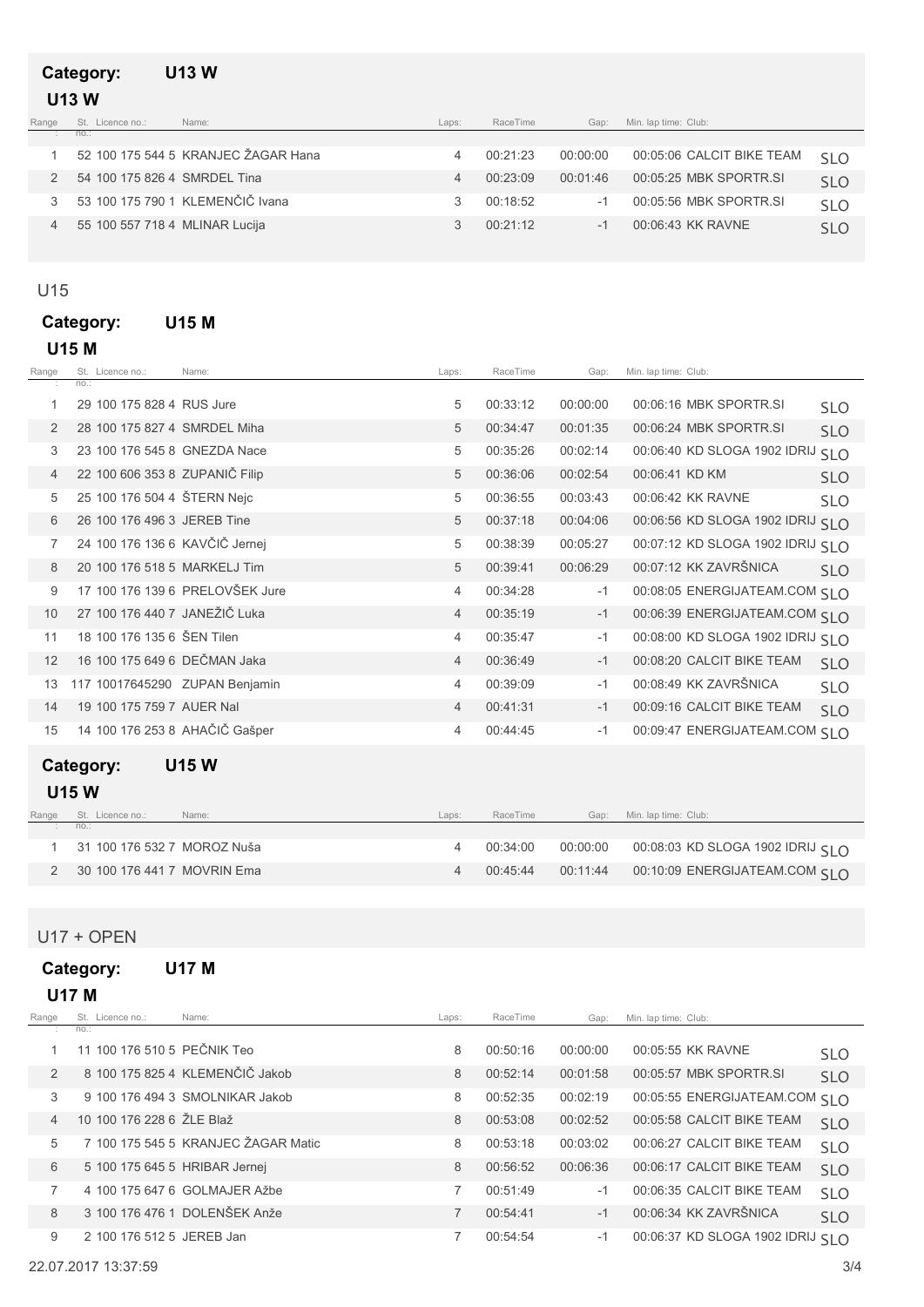| 10         |                                  | 6 100 175 725 4 STARMAN Jaka                             | 7              | 00:55:49 | $-1$     | 00:06:12 CALCIT BIKE TEAM      | <b>SLO</b> |
|------------|----------------------------------|----------------------------------------------------------|----------------|----------|----------|--------------------------------|------------|
|            | Category:                        | <b>U17 W</b>                                             |                |          |          |                                |            |
|            | <b>U17W</b>                      |                                                          |                |          |          |                                |            |
| Range      | St. Licence no.:<br>no.          | Name:                                                    | Laps:          | RaceTime | Gap:     | Min. lap time: Club:           |            |
| 1          | 13 100 176 439 7 JANEŽIČ Ana     |                                                          | 7              | 00:56:36 | 00:00:00 | 00:06:26 ENERGIJATEAM.COM SI O |            |
| 2          | 12 100 176 431 6 HOMAR Tamara    |                                                          | 6              | 00:50:49 | $-1$     | 00:07:50 ENERGIJATEAM.COM SI O |            |
|            |                                  |                                                          |                |          |          |                                |            |
|            | Category:                        | Open - moški                                             |                |          |          |                                |            |
|            | Open - moški                     |                                                          |                |          |          |                                |            |
| Range      | St. Licence no.:<br>no.          | Name:                                                    | Laps:          | RaceTime | Gap:     | Min. lap time: Club:           |            |
| 1          |                                  | 101 100 175 824 4 GOVEKAR Matevž                         | 8              | 00:50:10 | 00:00:00 | 00:05:51 MBK SPORTR.SI         | <b>SLO</b> |
| 2          | 104 100 175 780 0 KLEMENČIČ Miha |                                                          | 8              | 00:52:08 | 00:01:58 | 00:06:04 MBK SPORTR.SI         | <b>SLO</b> |
| 3          | 105 100 175 837 5 LOZAR Matjaž   |                                                          | 8              | 00:52:31 | 00:02:21 | 00:06:19 MBK SPORTR.SI         | <b>SLO</b> |
| 4          | 110 100 175 644 5 ŠTAJNAR Mihael |                                                          | 8              | 00:54:11 | 00:04:01 | 00:06:18 CALCIT BIKE TEAM      | <b>SLO</b> |
| 5          |                                  | 102 100 107 282 8 TRATNIK BAJC Miha                      | 8              | 00:54:39 | 00:04:29 | 00:06:27 MBK SPORTR.SI         | <b>SLO</b> |
| 6          |                                  | 107 100 176 420 5 UTRANKER Damjan                        | 8              | 00:56:12 | 00:06:02 | 00:06:30 SD 2SIMPL             | <b>SLO</b> |
| 7          | 108 100 176 551 9 BLATNIK Žiga   |                                                          | 8              | 00:56:44 | 00:06:34 | 00:06:46 KK ZAVRŠNICA          | <b>SLO</b> |
| 8          | 111 100 157 202 4 LAKOTA Luka    |                                                          | $\overline{7}$ | 00:50:30 | $-1$     | 00:06:42 KK ZAVRŠNICA          | <b>SLO</b> |
| 9          | 112 100 564 74 99 KAVČIČ Jure    |                                                          | 7              | 00:50:33 | -1       | 00:06:44 KK ZAVRŠNICA          | <b>SLO</b> |
| 10         | 103 100 040 702 4 PRESEREN Jure  |                                                          | $\overline{7}$ | 00:50:55 | $-1$     | 00:07:01 KK ZAVRŠNICA          | <b>SLO</b> |
| 11         | 106 100 037 141 7 GRILC Rok      |                                                          | 7              | 00:52:00 | -1       | 00:07:04 KK ZAVRŠNICA          | <b>SLO</b> |
| <b>DNF</b> |                                  | 109 100 589 476 8 ŽELIMORSKI Luka                        |                |          |          | ŠD 2SIMPL                      | <b>SLO</b> |
|            | Category:                        | Open - ženske                                            |                |          |          |                                |            |
|            | Open - ženske                    |                                                          |                |          |          |                                |            |
| Range      | St. Licence no.:<br>no.:         | Name:                                                    | Laps:          | RaceTime | Gap:     | Min. lap time: Club:           |            |
| 1          | 120 10017590124 MOVRIN Vita      |                                                          | 7              | 00:58:21 | 00:00:00 | 00:07:47 ENERGIJATEAM.COM SLO  |            |
| 2          |                                  | 114 100 589 482 9 UTRANKER Martina                       | 4              | 00:52:37 | $-3$     | 00:10:51 ŠD 2SIMPL             | <b>SLO</b> |
|            |                                  |                                                          |                |          |          |                                |            |
| Event:     |                                  | XC LEŠE 2017, SLOVENSKI POKAL V KROSU<br><b>ZA MLADE</b> |                |          | Date:    | 22.07.2017                     |            |
|            | Organizer:                       | Športno društvo Leše Kolovrat                            |                |          |          |                                |            |
|            | Chief judge:                     | Andrej Fideršek                                          |                |          |          |                                |            |
|            | Responsible person:              | Uroš Kresnic                                             |                |          |          |                                |            |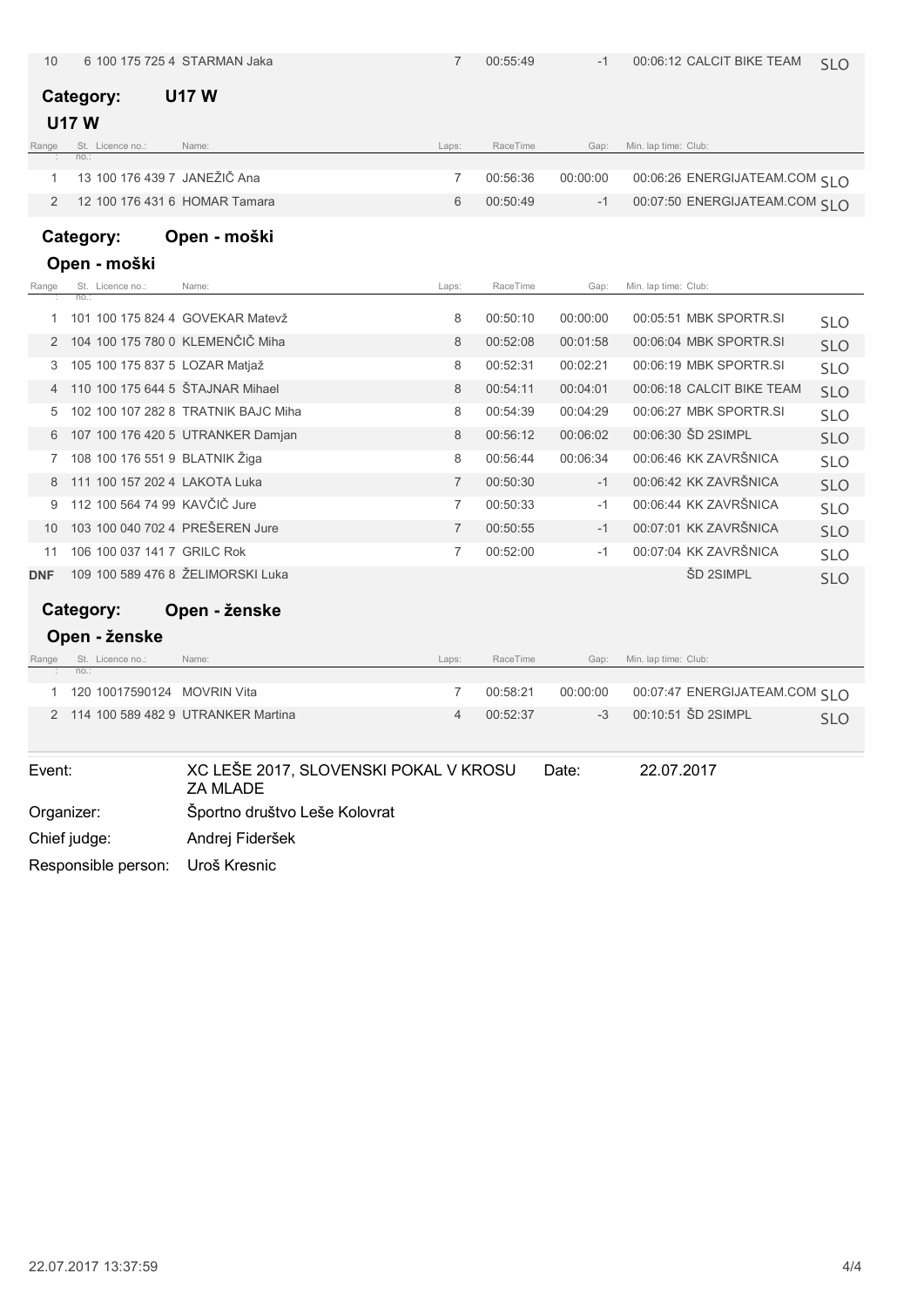





U7

| Zap.št | $\cdot$      | Kategorija:<br>Št. UCI koda:<br>Št.: |                              | <b>U7 M</b><br>Priimek in ime: |                                |          |          | Krogo<br>v:    | Čas tekme         | Zaost:   | Najh. Krog: Klub / mesto:  |          |
|--------|--------------|--------------------------------------|------------------------------|--------------------------------|--------------------------------|----------|----------|----------------|-------------------|----------|----------------------------|----------|
|        | $\mathbf{1}$ |                                      | 90 100 504 553 4 RUPNIK Lan  |                                |                                |          |          | 12             | 00:07:34 00:00:00 |          | 00:00:29 MBK SPORTR.SI     |          |
|        |              | 00:00:29                             | 00:00:37                     |                                | 00:00:39                       | 00:00:41 | 00:00:39 | 00:00:37       | 00:00:39          | 00:00:36 | 00:00:39                   | 00:00:38 |
|        |              | 00:00:38                             | 00:00:42                     |                                |                                |          |          |                |                   |          |                            |          |
|        | 2            |                                      |                              |                                | 91 100 590 022 5 ŠEKORANJA Žan |          |          | 11             | 00:07:38          | $-1$     | 00:00:32 CALCIT BIKE TEAM  |          |
|        |              | 00:00:32                             | 00:00:39                     |                                | 00:00:42                       | 00:00:43 | 00:00:44 | 00:00:42       | 00:00:43          | 00:00:46 | 00:00:42                   | 00:00:43 |
|        |              | 00:00:42                             |                              |                                |                                |          |          |                |                   |          |                            |          |
|        | 3            |                                      | 92 100 590 163 9 DEJAK Urban |                                |                                |          |          | 10             | 00:07:47          | $-2$     | 00:00:33 ENERGIJATEAM.COM  |          |
|        |              | 00:00:33                             | 00:00:44                     |                                | 00:00:49                       | 00:00:53 | 00:00:47 | 00:00:49       | 00:00:49          | 00:00:48 | 00:00:47                   | 00:00:48 |
|        | 4            | 93                                   |                              |                                | <b>MLEČNIK Aljaž</b>           |          |          | 4              | 00:06:18          | -8       | 00:00:39 MBK SPORTR.SI     |          |
|        |              |                                      |                              |                                |                                |          |          |                |                   |          |                            |          |
|        |              | 00:00:39                             | 00:00:50                     |                                | 00:00:51                       | 00:03:58 |          |                |                   |          |                            |          |
|        |              | 5 119                                |                              | ŠTRUCL Ivo                     |                                |          |          | $\overline{2}$ | 00:01:44          | $-10$    | 00:00:44 ŠTRUCL KLUB DIXIE |          |
|        |              | 00:00:44                             | 00:01:00                     |                                |                                |          |          |                |                   |          |                            |          |
|        |              | Kategorija:                          |                              | <b>U7W</b>                     |                                |          |          |                |                   |          |                            |          |
| Zap.št | $\cdot$      | Št. UCI koda:<br>Št.:                |                              | Priimek in ime:                |                                |          |          | Krogo<br>v:    | Čas tekme         | Zaost:   | Najh. Krog: Klub / mesto:  |          |
|        | 1            |                                      |                              |                                | 94 100 589 480 9 UTRANKER Neža |          |          | 11             | 00:08:10 00:00:00 |          | 00:00:34 ŠD 2SIMPL         |          |
|        |              | 00:00:34                             | 00:00:44                     |                                | 00:00:44                       | 00:00:45 | 00:00:47 | 00:00:45       | 00:00:47          | 00:00:45 | 00:00:44                   | 00:00:47 |
|        |              | 00:00:48                             |                              |                                |                                |          |          |                |                   |          |                            |          |
|        |              |                                      | 2 118 10061637521 Pevec Kaja |                                |                                |          |          | 10             | 00:08:20          | $-1$     | 00:00:38 ENERGIJATEAM.COM  |          |
|        |              | 00:00:38                             | 00:00:49                     |                                | 00:00:49                       | 00:00:49 | 00:00:52 | 00:00:52       | 00:00:55          | 00:00:51 | 00:00:53                   | 00:00:52 |

U9

Kategorija: U9 M

| Zap.št<br>$\cdot$ . | Št. UCI koda:<br>Št.: |          | Priimek in ime:              |  | Krogo<br>ν: | Čas tekme | Zaost:            | Najh. Krog: Klub / mesto: |  |
|---------------------|-----------------------|----------|------------------------------|--|-------------|-----------|-------------------|---------------------------|--|
|                     |                       |          | 73 100 175 774 9 MAJNIK Maks |  |             |           | 00:07:10 00:00:00 | 00:02:07 CALCIT BIKE TEAM |  |
|                     | 00:02:07              | 00:02:25 | 00:02:38                     |  |             |           |                   |                           |  |
|                     |                       |          |                              |  |             |           |                   |                           |  |
|                     |                       |          |                              |  |             |           |                   |                           |  |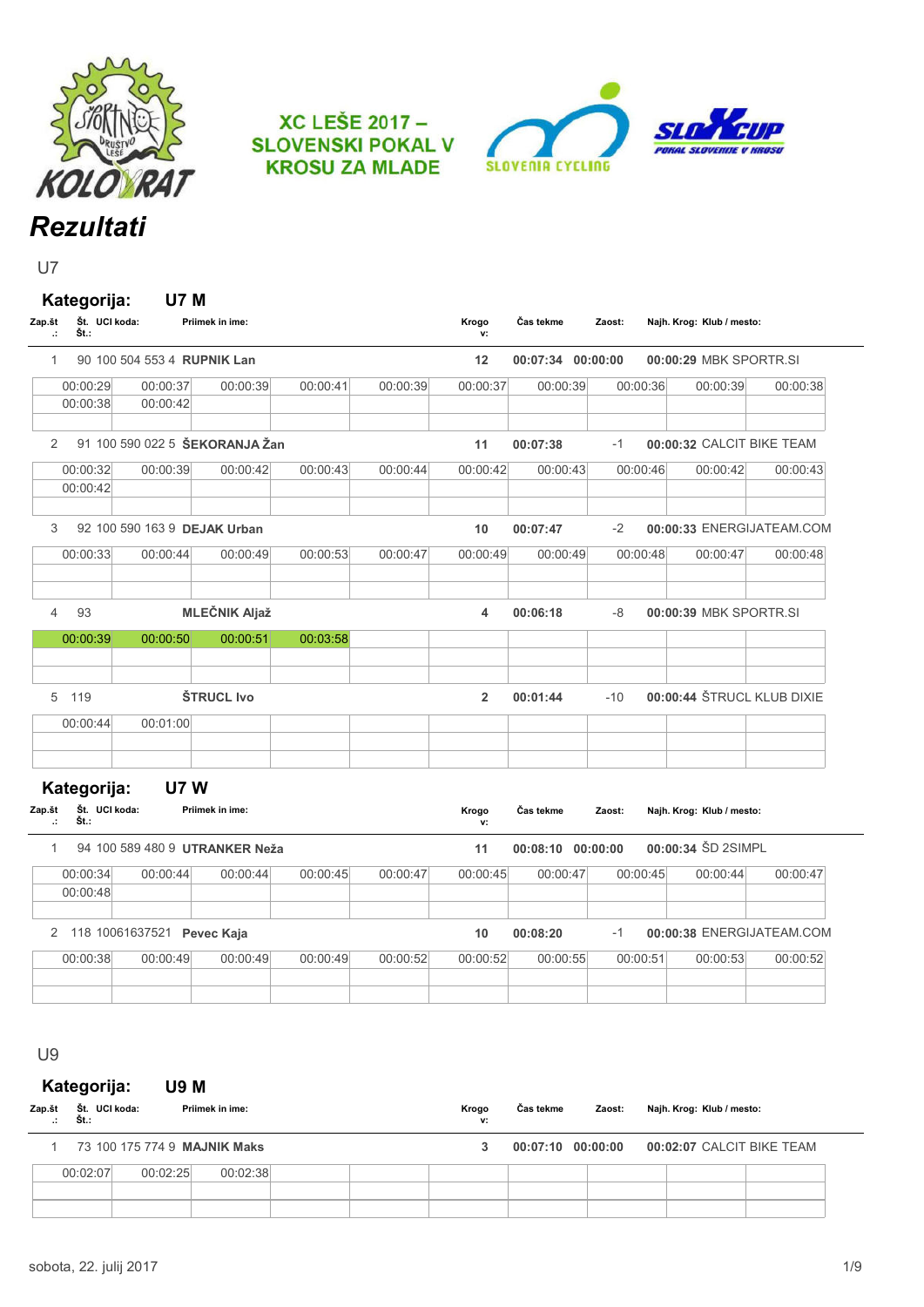#### 2 74 100 176 142 7 DEJAK Lenart

|  |  |  | $00:07:49$ $00:00:39$ |  | 00:02:21 ENERGIJATEAM.COM |
|--|--|--|-----------------------|--|---------------------------|
|--|--|--|-----------------------|--|---------------------------|

| 00:02:21                | 00:02:37                                | 00:02:51             |  |                |                   |                   |                           |                               |
|-------------------------|-----------------------------------------|----------------------|--|----------------|-------------------|-------------------|---------------------------|-------------------------------|
|                         |                                         |                      |  |                |                   |                   |                           |                               |
|                         | 75 100 176 445 8 KUTOŠA Filip           |                      |  |                |                   |                   |                           |                               |
| 3                       |                                         |                      |  | $\overline{3}$ | 00:08:09 00:00:59 |                   |                           | 00:02:34 ENERGIJATEAM.COM     |
| 00:02:34                | 00:02:48                                | 00:02:47             |  |                |                   |                   |                           |                               |
|                         |                                         |                      |  |                |                   |                   |                           |                               |
| 4                       | 77 100 599 166 7 ZUPANC ANCLIN Kristjan |                      |  | $\overline{3}$ |                   | 00:08:26 00:01:16 | 00:02:33 CALCIT BIKE TEAM |                               |
| 00:02:33                | 00:02:50                                | 00:03:03             |  |                |                   |                   |                           |                               |
|                         |                                         |                      |  |                |                   |                   |                           |                               |
| 5                       | 80 100 175 884 0 CIGALE Amadej          |                      |  | 3              |                   | 00:08:35 00:01:25 | 00:02:44 MBK SPORTR.SI    |                               |
| 00:02:57                | 00:02:44                                | 00:02:54             |  |                |                   |                   |                           |                               |
|                         |                                         |                      |  |                |                   |                   |                           |                               |
|                         |                                         |                      |  |                |                   |                   |                           |                               |
| 6                       | 79 100 176 541 8 BOŠKIN Aljaž           |                      |  | 3              |                   | 00:08:57 00:01:47 |                           | 00:02:43 KD SLOGA 1902 IDRIJA |
| 00:02:43                | 00:03:06                                | 00:03:08             |  |                |                   |                   |                           |                               |
|                         |                                         |                      |  |                |                   |                   |                           |                               |
|                         | 7 82 100 175 885 0 KLEMENČIČ Urban      |                      |  | 3              | 00:09:42 00:02:32 |                   | 00:03:09 MBK SPORTR.SI    |                               |
| 00:03:09                | 00:03:14                                | 00:03:19             |  |                |                   |                   |                           |                               |
|                         |                                         |                      |  |                |                   |                   |                           |                               |
|                         |                                         |                      |  |                |                   |                   |                           |                               |
| 8                       | 83 100 599 164 7 ROJC Žan               |                      |  | 3              | 00:09:58 00:02:48 |                   | 00:03:18 CALCIT BIKE TEAM |                               |
| 00:03:18                | 00:03:18                                | 00:03:22             |  |                |                   |                   |                           |                               |
|                         |                                         |                      |  |                |                   |                   |                           |                               |
| 9                       | 81 100 175 787 0 KUNC Lovro             |                      |  | 3              | 00:09:58 00:02:48 |                   | 00:03:15 MBK SPORTR.SI    |                               |
| 00:03:19                | 00:03:24                                | 00:03:15             |  |                |                   |                   |                           |                               |
|                         |                                         |                      |  |                |                   |                   |                           |                               |
| 86<br>10                |                                         | <b>MLINAR Klemen</b> |  | $\overline{2}$ | 00:07:14          | $-1$              | 00:03:21 KK RAVNE         |                               |
| 00:03:21                | 00:03:53                                |                      |  |                |                   |                   |                           |                               |
|                         |                                         |                      |  |                |                   |                   |                           |                               |
|                         |                                         |                      |  |                |                   |                   |                           |                               |
| 11                      | 85 100 175 762 7 KOKALJ David           |                      |  | $\overline{2}$ | 00:07:50          | $-1$              | 00:03:34 CALCIT BIKE TEAM |                               |
| 00:03:34                | 00:04:16                                |                      |  |                |                   |                   |                           |                               |
|                         |                                         |                      |  |                |                   |                   |                           |                               |
| Kategorija:             | <b>U9W</b>                              |                      |  |                |                   |                   |                           |                               |
| Št. UCI koda:<br>Zap.št |                                         | Priimek in ime:      |  | Krogo          | Čas tekme         | Zaost:            | Najh. Krog: Klub / mesto: |                               |
| Št.:                    |                                         |                      |  | v:             |                   |                   |                           |                               |
| 1                       | 87 100 175 667 8 ŠOŠTARKO Tajda         |                      |  | 3              | 00:09:54 00:00:00 |                   | 00:03:15 CALCIT BIKE TEAM |                               |
| 00:03:21                | 00:03:15                                | 00:03:18             |  |                |                   |                   |                           |                               |
|                         |                                         |                      |  |                |                   |                   |                           |                               |
| 2                       | 88 100 595 182 7 KOBAL NeŽa             |                      |  | $\overline{2}$ | 00:08:30          | $-1$              |                           | 00:04:09 ENERGIJATEAM.COM     |
| 00:04:21                | 00:04:09                                |                      |  |                |                   |                   |                           |                               |
|                         |                                         |                      |  |                |                   |                   |                           |                               |
|                         |                                         |                      |  |                |                   |                   |                           |                               |
| 3 115                   |                                         | Janežič Neža         |  | $\overline{2}$ | 00:09:57          | $-1$              |                           | 00:04:30 ENERGIJATEAM.COM     |
| 00:04:30                | 00:05:27                                |                      |  |                |                   |                   |                           |                               |
|                         |                                         |                      |  |                |                   |                   |                           |                               |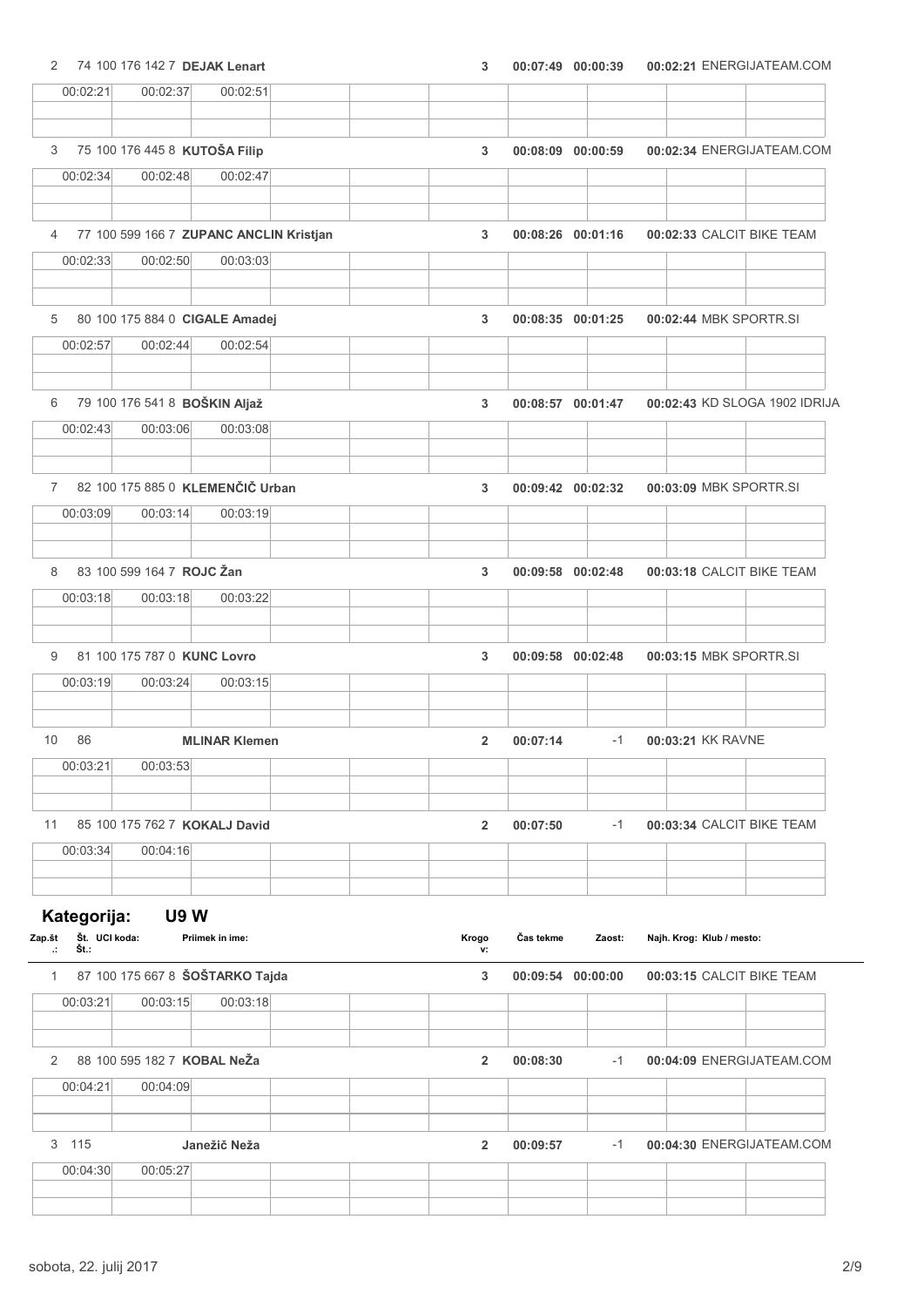### U11

# Kategorija: U11 M

| Zap.št<br>$\cdot$ | St. UCI koda:<br>Št.: |          | Priimek in ime:                             |  | Krogo<br>v: | Cas tekme         | Zaost:            | Najh. Krog: Klub / mesto:                   |
|-------------------|-----------------------|----------|---------------------------------------------|--|-------------|-------------------|-------------------|---------------------------------------------|
| $\mathbf{1}$      |                       |          | 59 100 176 140 6 ZUPANIČ Jurij              |  | 3           |                   | 00:15:48 00:00:00 | 00:05:06 ENERGIJATEAM.COM                   |
|                   | 00:05:06              | 00:05:18 | 00:05:24                                    |  |             |                   |                   |                                             |
|                   |                       |          |                                             |  |             |                   |                   |                                             |
| $\overline{2}$    |                       |          | 57 100 176 509 5 BOŠKIN Filip               |  | 3           |                   | 00:16:15 00:00:27 | 00:05:08 KD SLOGA 1902 IDRIJA               |
|                   | 00:05:08              | 00:05:31 | 00:05:36                                    |  |             |                   |                   |                                             |
|                   |                       |          |                                             |  |             |                   |                   |                                             |
| 3                 |                       |          | 56 100 175 782 0 RUDOLF Jernej              |  | 3           |                   | 00:16:22 00:00:34 | 00:04:56 MBK SPORTR.SI                      |
|                   | 00:05:18              | 00:06:08 | 00:04:56                                    |  |             |                   |                   |                                             |
| 4                 |                       |          | 61 100 176 527 6 AŽMAN Juš                  |  | 3           | 00:16:22 00:00:34 |                   | 00:04:56 KK ZAVRŠNICA                       |
|                   | 00:05:16              | 00:06:10 | 00:04:56                                    |  |             |                   |                   |                                             |
|                   |                       |          |                                             |  |             |                   |                   |                                             |
| 5                 |                       |          | 60 100 176 506 4 PEČNIK Tian                |  | 3           | 00:17:04 00:01:16 |                   | 00:05:25 KK RAVNE                           |
|                   | 00:05:25              | 00:06:01 | 00:05:38                                    |  |             |                   |                   |                                             |
|                   |                       |          |                                             |  |             |                   |                   |                                             |
| 6                 |                       |          | 62 100 175 773 9 TOMINŠEK Jaka              |  | 3           | 00:17:52 00:02:04 |                   | 00:05:44 CALCIT BIKE TEAM                   |
|                   | 00:05:44              | 00:06:00 | 00:06:08                                    |  |             |                   |                   |                                             |
|                   |                       |          |                                             |  |             |                   |                   |                                             |
| $\overline{7}$    |                       |          | 58 100 175 650 6 LOPATIČ Žan                |  | 3           |                   | 00:18:07 00:02:19 | 00:05:38 CALCIT BIKE TEAM                   |
|                   | 00:05:38              | 00:05:59 | 00:06:30                                    |  |             |                   |                   |                                             |
|                   |                       |          |                                             |  |             |                   |                   |                                             |
| 8                 | 00:06:05              |          | 64 100 590 015 4 ŠTAJNAR Gašper<br>00:06:23 |  | 3           |                   | 00:18:43 00:02:55 | 00:06:05 CALCIT BIKE TEAM                   |
|                   |                       | 00:06:15 |                                             |  |             |                   |                   |                                             |
|                   |                       |          | 9 63 100 176 422 6 KOBAL Ažbe               |  | 3           |                   |                   | 00:19:26 00:03:38 00:06:09 ENERGIJATEAM.COM |
|                   | 00:06:09              | 00:06:30 | 00:06:47                                    |  |             |                   |                   |                                             |
|                   |                       |          |                                             |  |             |                   |                   |                                             |
|                   |                       |          | 10 67 100 175 784 0 KUNC Ambrož             |  | 3           |                   | 00:19:41 00:03:53 | 00:06:23 MBK SPORTR.SI                      |
|                   | 00:06:23              | 00:06:34 | 00:06:44                                    |  |             |                   |                   |                                             |
| 11                |                       |          | 66 100 176 418 5 UTRANKER Jaka              |  | 3           |                   | 00:20:55 00:05:07 | 00:06:11 ŠD 2SIMPL                          |
|                   | 00:06:11              | 00:06:29 | 00:08:15                                    |  |             |                   |                   |                                             |
|                   |                       |          |                                             |  |             |                   |                   |                                             |
| 12 <sup>2</sup>   |                       |          | 65 100 175 769 8 AUER Nik                   |  | 3           |                   | 00:21:25 00:05:37 | 00:06:21 CALCIT BIKE TEAM                   |
|                   | 00:06:21              | 00:07:08 | 00:07:56                                    |  |             |                   |                   |                                             |
|                   |                       |          |                                             |  |             |                   |                   |                                             |
|                   |                       |          | 13 68 100 176 172 0 KOROŠEC Aljaž           |  | 3           |                   | 00:22:43 00:06:55 | 00:07:02 KK ZAVRŠNICA                       |
|                   | 00:07:02              | 00:07:52 | 00:07:49                                    |  |             |                   |                   |                                             |
|                   |                       |          |                                             |  |             |                   |                   |                                             |
|                   |                       |          |                                             |  |             |                   |                   |                                             |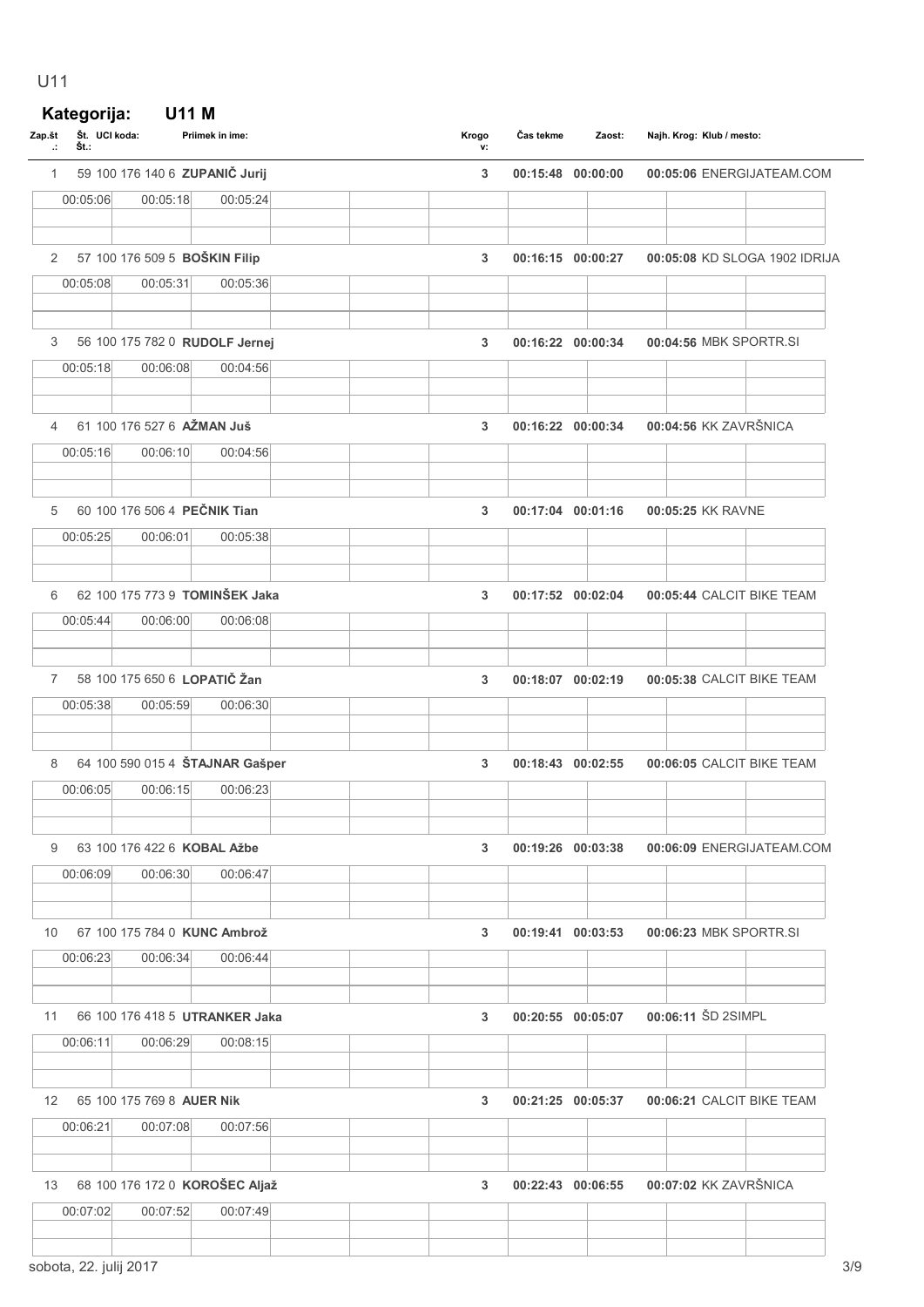#### Kategorija: U11 W

| Zap.št<br>Št.:<br>Ŀ. | Št. UCI koda:               | Priimek in ime:               | Krogo<br>v:    | Čas tekme | Zaost:            | Najh. Krog: Klub / mesto:     |
|----------------------|-----------------------------|-------------------------------|----------------|-----------|-------------------|-------------------------------|
| 1                    | 116 10017578505 Terpin Eva  |                               | 3              |           | 00:17:37 00:00:00 | 00:05:50 MBK SPORTR.SI        |
| 00:05:55             | 00:05:52                    | 00:05:50                      |                |           |                   |                               |
| 2                    |                             | 69 100 176 438 7 JANEŽIČ Meta | 3              |           | 00:19:45 00:02:08 | 00:06:25 ENERGIJATEAM.COM     |
| 00:06:25             | 00:06:39                    | 00:06:41                      |                |           |                   |                               |
| 3                    | 70 100 175 783 0 MIKUŽ Nika |                               | 3              |           | 00:20:01 00:02:24 | 00:06:34 MBK SPORTR.SI        |
| 00:06:34             | 00:06:44                    | 00:06:43                      |                |           |                   |                               |
| 4                    |                             | 71 100 176 105 3 GNEZDA Hana  | 3              |           | 00:24:10 00:06:33 | 00:07:23 KD SLOGA 1902 IDRIJA |
| 00:07:23             | 00:08:23                    | 00:08:24                      |                |           |                   |                               |
| 5<br>72              |                             | AHAČIČ Nastja                 | $\overline{2}$ | 00:18:44  | $-1$              | 00:09:08 ENERGIJATEAM.COM     |
| 00:09:08             | 00:09:36                    |                               |                |           |                   |                               |
|                      |                             |                               |                |           |                   |                               |

#### U13

### Kategorija: U13 M

| Zap.št<br>$\ddot{\phantom{a}}$ | Št. UCI koda:<br>Št.: |                              | Priimek in ime:                 |          | Krogo<br>v:      | Čas tekme | Zaost:                | Najh. Krog: Klub / mesto:     |
|--------------------------------|-----------------------|------------------------------|---------------------------------|----------|------------------|-----------|-----------------------|-------------------------------|
| $\mathbf{1}$                   |                       | 32 100 176 492 3 PAHOR Zan   |                                 |          | 4                |           | 00:19:13 00:00:00     | 00:04:32 ENERGIJATEAM.COM     |
|                                | 00:04:32              | 00:04:49                     | 00:04:56                        | 00:04:56 |                  |           |                       |                               |
| 2                              |                       | 34 100 175 832 5 TERPIN Tine |                                 |          | $\blacktriangle$ |           | 00:20:10 00:00:57     | 00:04:48 MBK SPORTR.SI        |
|                                | 00:04:48              | 00:05:03                     | 00:05:09                        | 00:05:10 |                  |           |                       |                               |
| 3                              |                       | 33 100 176 515 5 MAROLT Jaka |                                 |          | 4                |           | 00:20:22 00:01:09     | 00:05:00 KK ZAVRŠNICA         |
|                                | 00:05:00              | 00:05:02                     | 00:05:16                        | 00:05:04 |                  |           |                       |                               |
| $\overline{4}$                 |                       |                              | 47 10064120822 POTOČNIK Vid     |          | 4                |           | 00:21:21 00:02:08     | 00:05:02 KK RAVNE             |
|                                | 00:05:02              | 00:05:18                     | 00:05:26                        | 00:05:35 |                  |           |                       |                               |
| 5                              |                       | 36 100 176 046 7 BOLTAR Jan  |                                 |          | 4                |           | 00:21:21 00:02:08     | 00:05:05 CALCIT BIKE TEAM     |
|                                | 00:05:05              | 00:05:20                     | 00:05:24                        | 00:05:32 |                  |           |                       |                               |
| 6                              |                       |                              | 37 100 176 535 7 SVETLIČIČ Jošt |          | 4                |           | $00:21:22$ $00:02:09$ | 00:04:59 KD SLOGA 1902 IDRIJA |
|                                | 00:04:59              | 00:05:15                     | 00:05:33                        | 00:05:35 |                  |           |                       |                               |
|                                |                       |                              |                                 |          |                  |           |                       |                               |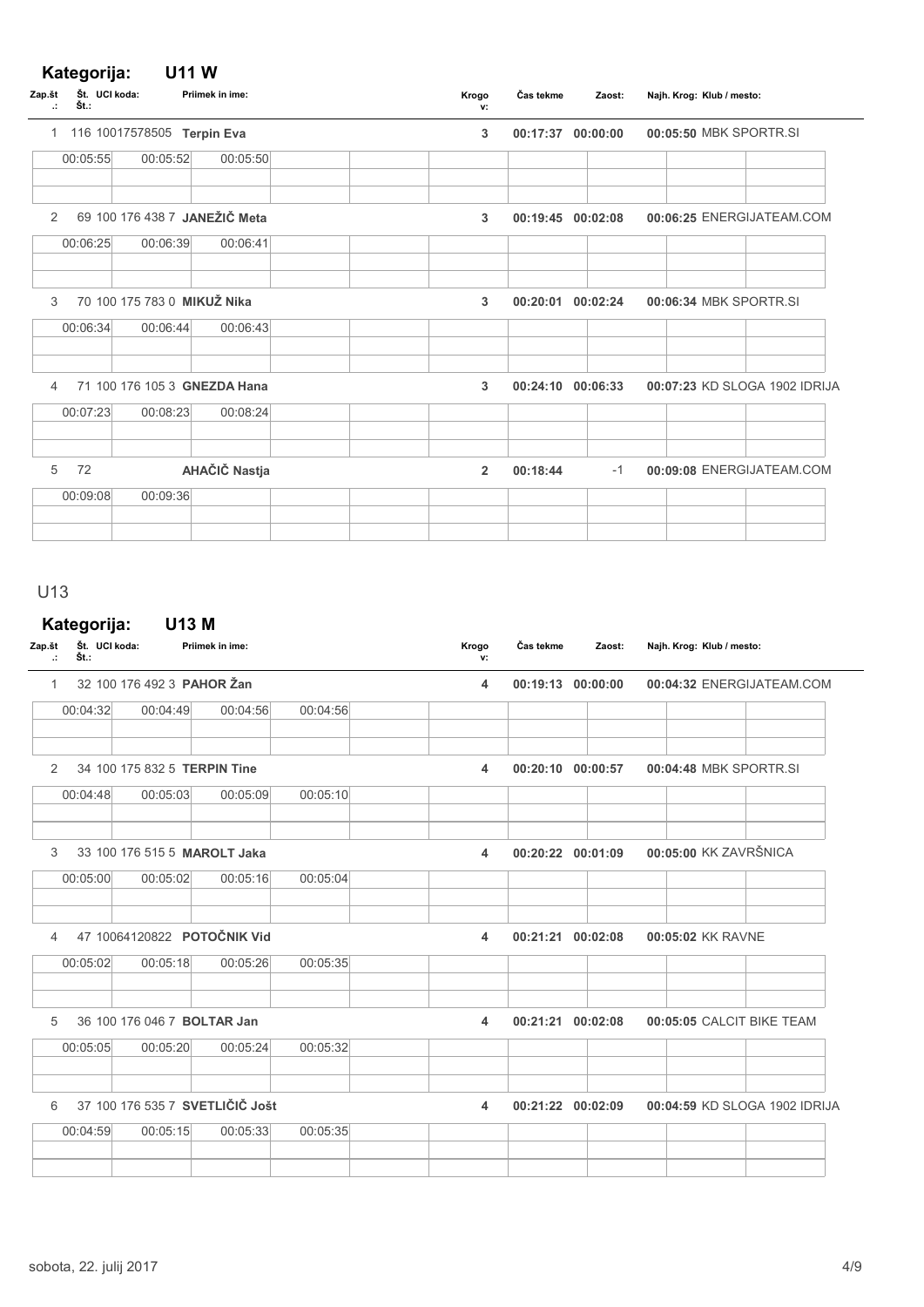| 50<br>7                         |                                 | <b>KOŠELJNIK Nace</b>               |          | 4              | 00:21:25 00:02:12 |        | 00:05:07 KK RAVNE         |                           |
|---------------------------------|---------------------------------|-------------------------------------|----------|----------------|-------------------|--------|---------------------------|---------------------------|
| 00:05:07                        | 00:05:15                        | 00:05:31                            | 00:05:32 |                |                   |        |                           |                           |
|                                 |                                 |                                     |          |                |                   |        |                           |                           |
| 8                               | 35 100 175 888 1 GLADEK Marcel  |                                     |          | 4              | 00:21:35 00:02:22 |        |                           | 00:04:58 MBK SPORTR.SI    |
| 00:04:58                        | 00:05:25                        | 00:05:39                            | 00:05:33 |                |                   |        |                           |                           |
|                                 |                                 |                                     |          |                |                   |        |                           |                           |
| 9                               | 41 100 175 723 4 STARMAN Gal    |                                     |          | 4              | 00:21:43 00:02:30 |        |                           | 00:05:03 CALCIT BIKE TEAM |
| 00:05:03                        | 00:05:24                        | 00:05:36                            | 00:05:40 |                |                   |        |                           |                           |
| 10                              | 39 100 176 419 5 UTRANKER Filip |                                     |          | 4              | 00:22:28 00:03:15 |        | 00:05:17 ŠD 2SIMPL        |                           |
| 00:05:20                        | 00:05:30                        | 00:06:21                            | 00:05:17 |                |                   |        |                           |                           |
|                                 |                                 |                                     |          |                |                   |        |                           |                           |
| 11                              | 42 100 565 285 5 KAVČIČ Blaž    |                                     |          | 4              | 00:23:17 00:04:04 |        | 00:05:41 KK ZAVRŠNICA     |                           |
| 00:05:41                        | 00:05:42                        | 00:05:58                            | 00:05:56 |                |                   |        |                           |                           |
|                                 |                                 |                                     |          |                |                   |        |                           |                           |
| $12 \overline{ }$               | 40 100 176 447 8 STRIKER Tine   |                                     |          | 4              | 00:24:05 00:04:52 |        | 00:05:15 KK RAVNE         |                           |
| 00:05:15                        | 00:05:51                        | 00:06:18                            | 00:06:41 |                |                   |        |                           |                           |
|                                 |                                 |                                     |          |                |                   |        |                           |                           |
| 13                              | 43 100 176 443 8 GOMBAČ Jure    |                                     |          | 3              | 00:18:56          | $-1$   |                           | 00:05:35 ENERGIJATEAM.COM |
| 00:05:35                        | 00:06:36                        | 00:06:45                            |          |                |                   |        |                           |                           |
|                                 |                                 |                                     |          |                |                   |        |                           |                           |
| 14<br>48<br>00:05:57            | 00:06:37                        | <b>KORDEŽ Anže</b><br>00:06:38      |          | 3              | 00:19:12          | $-1$   | 00:05:57 KK RAVNE         |                           |
|                                 |                                 |                                     |          |                |                   |        |                           |                           |
| 15                              | 44 100 175 646 6 GOLMAJER Juš   |                                     |          | $\overline{2}$ | 00:17:57          | $-2$   |                           | 00:07:02 CALCIT BIKE TEAM |
| 00:10:55                        | 00:07:02                        |                                     |          |                |                   |        |                           |                           |
|                                 |                                 |                                     |          |                |                   |        |                           |                           |
| 16                              | 46 100 635 230 5 KRANJC Alex    |                                     |          | 1              | 00:06:32          | $-3$   | 00:06:32 KK ZAVRŠNICA     |                           |
| 00:06:32                        |                                 |                                     |          |                |                   |        |                           |                           |
|                                 |                                 |                                     |          |                |                   |        |                           |                           |
| Kategorija:                     | <b>U13W</b>                     |                                     |          |                |                   |        |                           |                           |
| Št. UCI koda:<br>Zap.št<br>Št.: |                                 | Priimek in ime:                     |          | Krogo<br>v:    | Čas tekme         | Zaost: | Najh. Krog: Klub / mesto: |                           |
| $\mathbf{1}$                    |                                 | 52 100 175 544 5 KRANJEC ŽAGAR Hana |          | 4              | 00:21:23 00:00:00 |        |                           | 00:05:06 CALCIT BIKE TEAM |
| 00:05:23                        | 00:05:06                        | 00:05:25                            | 00:05:29 |                |                   |        |                           |                           |
|                                 |                                 |                                     |          |                |                   |        |                           |                           |
| 2                               | 54 100 175 826 4 SMRDEL Tina    |                                     |          | 4              | 00:23:09 00:01:46 |        |                           | 00:05:25 MBK SPORTR.SI    |
| 00:05:25                        | 00:05:39                        | 00:06:07                            | 00:05:58 |                |                   |        |                           |                           |
|                                 |                                 |                                     |          |                |                   |        |                           |                           |
| 3                               |                                 | 53 100 175 790 1 KLEMENČIČ Ivana    |          | 3              | 00:18:52          | $-1$   |                           | 00:05:56 MBK SPORTR.SI    |
| 00:05:56                        | 00:06:21                        | 00:06:35                            |          |                |                   |        |                           |                           |
|                                 |                                 |                                     |          |                |                   |        |                           |                           |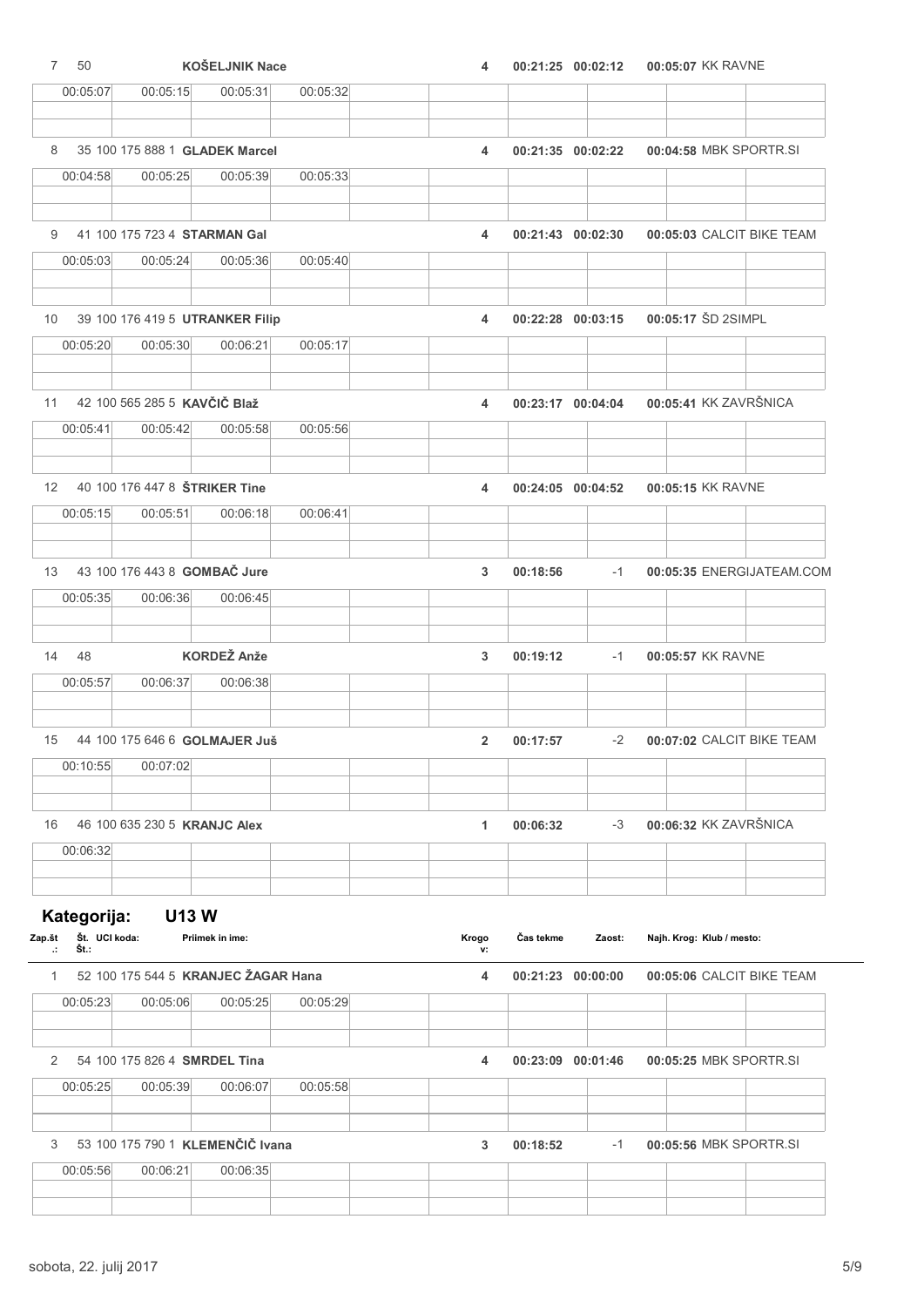4 55 100 557 718 4 **MLINAR Lucija** 2 00:21:12 1 00:06:43 KK RAVNE

 $\overline{\phantom{a}}$ 

| 00.06.43 | 00.07.02 | 00:07:27 |  |  |  |  |
|----------|----------|----------|--|--|--|--|
|          |          |          |  |  |  |  |
|          |          |          |  |  |  |  |

### U15

### Kategorija: U15 M

| Zap.št<br>÷    | Št. UCI koda:<br>Št.: |                            | Priimek in ime:                 |          |          | Krogo<br>v: | Čas tekme | Zaost:            | Najh. Krog: Klub / mesto:     |
|----------------|-----------------------|----------------------------|---------------------------------|----------|----------|-------------|-----------|-------------------|-------------------------------|
| 1              |                       | 29 100 175 828 4 RUS Jure  |                                 |          |          | 5           |           | 00:33:12 00:00:00 | 00:06:16 MBK SPORTR.SI        |
|                | 00:06:16              | 00:06:28                   | 00:06:32                        | 00:07:07 | 00:06:49 |             |           |                   |                               |
| 2              |                       |                            | 28 100 175 827 4 SMRDEL Miha    |          |          | 5           |           | 00:34:47 00:01:35 | 00:06:24 MBK SPORTR.SI        |
|                | 00:06:24              | 00:06:53                   | 00:06:52                        | 00:07:16 | 00:07:22 |             |           |                   |                               |
| 3              |                       |                            | 23 100 176 545 8 GNEZDA Nace    |          |          | 5           |           | 00:35:26 00:02:14 | 00:06:40 KD SLOGA 1902 IDRIJA |
|                | 00:06:40              | 00:06:52                   | 00:07:23                        | 00:07:24 | 00:07:07 |             |           |                   |                               |
| $\overline{4}$ |                       |                            | 22 100 606 353 8 ZUPANIČ Filip  |          |          | 5           |           | 00:36:06 00:02:54 | 00:06:41 KD KM                |
|                | 00:06:41              | 00:07:00                   | 00:07:29                        | 00:07:26 | 00:07:30 |             |           |                   |                               |
| 5              |                       |                            | 25 100 176 504 4 ŠTERN Nejc     |          |          | 5           |           | 00:36:55 00:03:43 | 00:06:42 KK RAVNE             |
|                | 00:06:42              | 00:07:54                   | 00:06:43                        | 00:07:50 | 00:07:46 |             |           |                   |                               |
| 6              |                       |                            | 26 100 176 496 3 JEREB Tine     |          |          | 5           |           | 00:37:18 00:04:06 | 00:06:56 KD SLOGA 1902 IDRIJA |
|                | 00:06:56              | 00:07:40                   | 00:07:09                        | 00:07:42 | 00:07:51 |             |           |                   |                               |
| 7              |                       |                            | 24 100 176 136 6 KAVČIČ Jernej  |          |          | 5           |           | 00:38:39 00:05:27 | 00:07:12 KD SLOGA 1902 IDRIJA |
|                | 00:07:12              | 00:07:24                   | 00:07:42                        | 00:08:00 | 00:08:21 |             |           |                   |                               |
| 8              |                       |                            | 20 100 176 518 5 MARKELJ Tim    |          |          | 5           |           | 00:39:41 00:06:29 | 00:07:12 KK ZAVRŠNICA         |
|                | 00:07:12              | 00:07:55                   | 00:08:14                        | 00:08:12 | 00:08:08 |             |           |                   |                               |
| 9              |                       |                            | 17 100 176 139 6 PRELOVŠEK Jure |          |          | 4           | 00:34:28  | $-1$              | 00:08:05 ENERGIJATEAM.COM     |
|                | 00:08:05              | 00:08:18                   | 00:08:58                        | 00:09:07 |          |             |           |                   |                               |
| 10             |                       |                            | 27 100 176 440 7 JANEŽIČ Luka   |          |          | 4           | 00:35:19  | -1                | 00:06:39 ENERGIJATEAM.COM     |
|                | 00:06:39              | 00:07:57                   | 00:09:09                        | 00:11:34 |          |             |           |                   |                               |
| 11             |                       | 18 100 176 135 6 SEN Tilen |                                 |          |          | 4           | 00:35:47  | -1                | 00:08:00 KD SLOGA 1902 IDRIJA |
|                | 00:08:00              | 00:08:58                   | 00:09:16                        | 00:09:33 |          |             |           |                   |                               |
|                |                       |                            |                                 |          |          |             |           |                   |                               |
|                |                       |                            |                                 |          |          |             |           |                   |                               |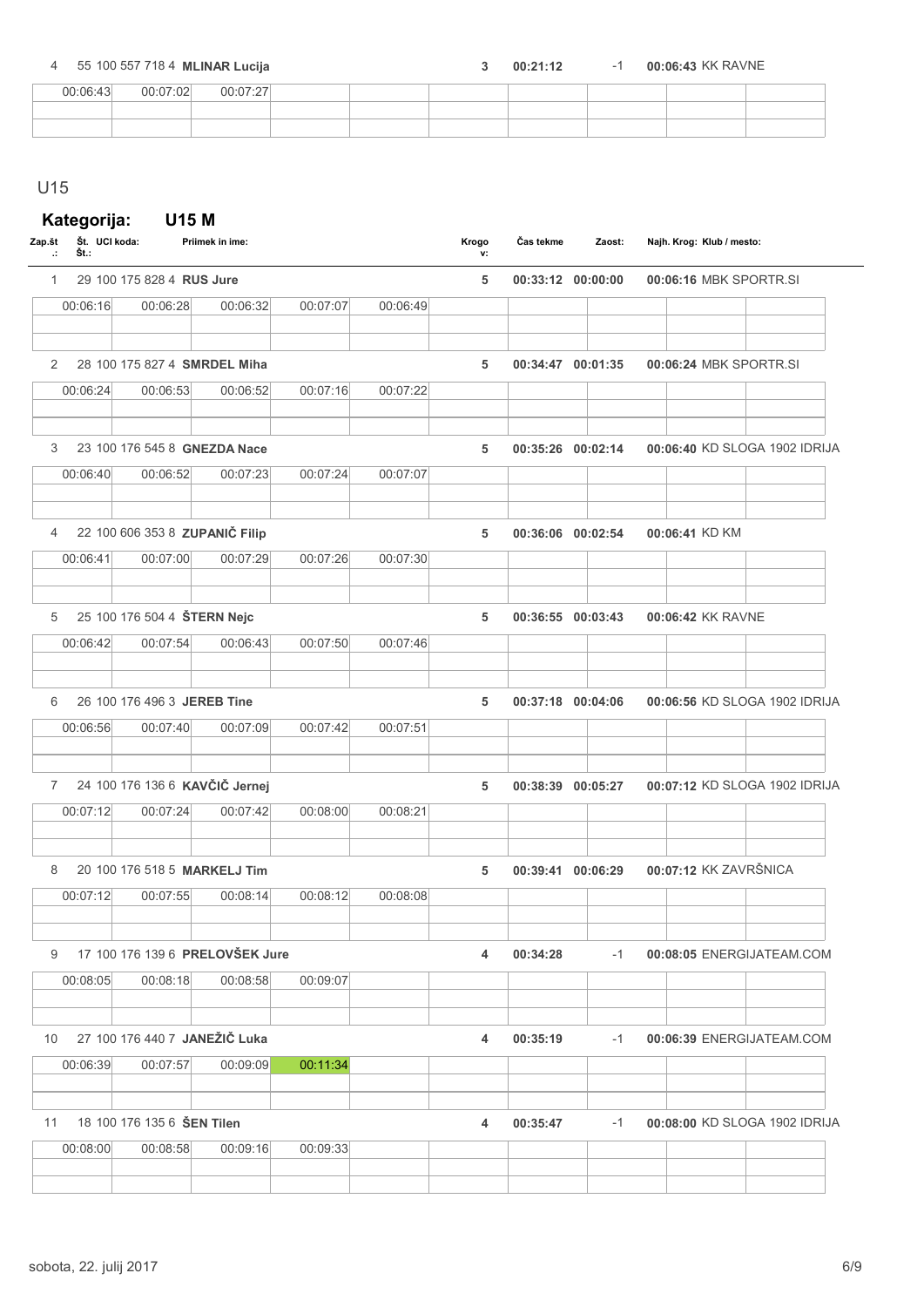| 12                                                              | 16 100 175 649 6 DEČMAN Jaka   |                 |          | 4           | 00:36:49          | $-1$   | 00:08:20 CALCIT BIKE TEAM     |
|-----------------------------------------------------------------|--------------------------------|-----------------|----------|-------------|-------------------|--------|-------------------------------|
| 00:08:20                                                        | 00:09:15                       | 00:09:36        | 00:09:38 |             |                   |        |                               |
| 13                                                              | 117 10017645290 Zupan Benjamin |                 |          | 4           | 00:39:09          | $-1$   | 00:08:49 KK ZAVRŠNICA         |
| 00:08:49                                                        | 00:09:36                       | 00:10:25        | 00:10:19 |             |                   |        |                               |
| 14                                                              | 19 100 175 759 7 AUER Nal      |                 |          | 4           | 00:41:31          | $-1$   | 00:09:16 CALCIT BIKE TEAM     |
| 00:10:14                                                        | 00:12:34                       | 00:09:16        | 00:09:27 |             |                   |        |                               |
| 15                                                              | 14 100 176 253 8 AHAČIČ Gašper |                 |          | 4           | 00:44:45          | $-1$   | 00:09:47 ENERGIJATEAM.COM     |
| 00:09:47                                                        | 00:11:25                       | 00:11:16        | 00:12:17 |             |                   |        |                               |
| Kategorija:<br>Št. UCI koda:<br>Zap.št<br>Št.:<br>$\mathcal{L}$ | <b>U15W</b>                    | Priimek in ime: |          | Krogo<br>v: | Čas tekme         | Zaost: | Najh. Krog: Klub / mesto:     |
| $\mathbf{1}$                                                    | 31 100 176 532 7 MOROZ Nuša    |                 |          | 4           | 00:34:00 00:00:00 |        | 00:08:03 KD SLOGA 1902 IDRIJA |
| 00:08:03                                                        | 00:08:16                       | 00:08:39        | 00:09:02 |             |                   |        |                               |
| 2                                                               | 30 100 176 441 7 MOVRIN Ema    |                 |          | 4           | 00:45:44 00:11:44 |        | 00:10:09 ENERGIJATEAM.COM     |
| 00:10:17                                                        | 00:10:09                       | 00:12:36        | 00:12:42 |             |                   |        |                               |
|                                                                 |                                |                 |          |             |                   |        |                               |

### U17 + OPEN

## Kategorija: U17 M

| Zap.št<br>Ŀ. | Št. UCI koda:<br>Št.: |                           | Priimek in ime:                     |          |          | Krogo<br>v: | Čas tekme | Zaost:   | Najh. Krog: Klub / mesto: |  |
|--------------|-----------------------|---------------------------|-------------------------------------|----------|----------|-------------|-----------|----------|---------------------------|--|
| $\mathbf{1}$ |                       |                           | 11 100 176 510 5 PEČNIK Teo         |          |          | 8           | 00:50:16  | 00:00:00 | 00:05:55 KK RAVNE         |  |
|              | 00:05:55              | 00:06:12                  | 00:06:18                            | 00:06:15 | 00:06:18 | 00:06:23    | 00:06:20  | 00:06:35 |                           |  |
| 2            |                       |                           | 8 100 175 825 4 KLEMENČIČ Jakob     |          |          | 8           | 00:52:14  | 00:01:58 | 00:05:57 MBK SPORTR.SI    |  |
|              | 00:05:57              | 00:06:19                  | 00:06:31                            | 00:06:47 | 00:06:43 | 00:06:40    | 00:06:26  | 00:06:51 |                           |  |
| 3            |                       |                           | 9 100 176 494 3 SMOLNIKAR Jakob     |          |          | 8           | 00:52:35  | 00:02:19 | 00:05:55 ENERGIJATEAM.COM |  |
|              | 00:05:55              | 00:06:14                  | 00:06:22                            | 00:06:46 | 00:06:45 | 00:06:54    | 00:06:50  | 00:06:49 |                           |  |
| 4            |                       | 10 100 176 228 6 ZLE Blaž |                                     |          |          | 8           | 00:53:08  | 00:02:52 | 00:05:58 CALCIT BIKE TEAM |  |
|              | 00:05:58              | 00:06:31                  | 00:06:56                            | 00:06:54 | 00:06:46 | 00:06:50    | 00:06:37  | 00:06:36 |                           |  |
| 5            |                       |                           | 7 100 175 545 5 KRANJEC ŽAGAR Matic |          |          | 8           | 00:53:18  | 00:03:02 | 00:06:27 CALCIT BIKE TEAM |  |
|              | 00:06:27              | 00:06:43                  | 00:06:32                            | 00:06:44 | 00:06:45 | 00:06:46    | 00:06:47  | 00:06:34 |                           |  |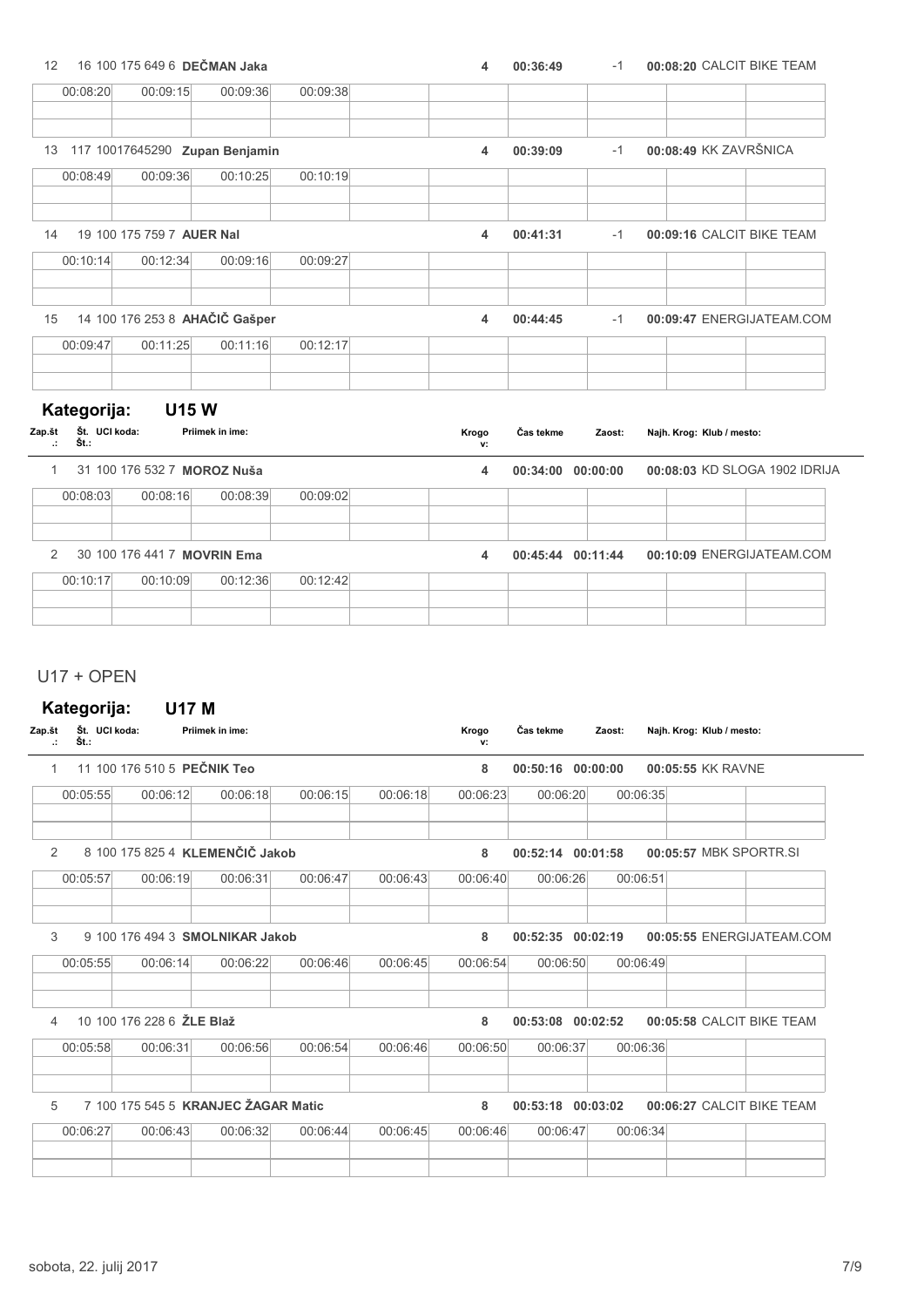## 6 5 100 175 645 5 HRIBAR Jernej 8 00:56:52 00:06:17 00:06:36 CALCIT BIKE TEAM 00:06:17 00:06:52 00:07:14 00:07:23 00:07:22 00:07:25 00:07:37 00:06:42 7 4 100 175 647 6 GOLMAJER Ažbe 7 00:51:49 -1 00:06:35 CALCIT BIKE TEAM 00:06:35 00:06:49 00:07:37 00:07:31 00:07:47 00:07:48 00:07:42 8 3 100 176 476 1 DOLENŠEK Anže **7 200:54:41** -1 00:06:34 KK ZAVRŠNICA 00:06:34 00:07:15 00:07:47 00:08:06 00:08:08 00:08:19 00:08:32 9 2 100 176 512 5 JEREB Jan 2 100:54:54 1 2 100:06:37 KD SLOGA 1902 IDRIJA 00:06:37 00:07:42 00:08:06 00:07:46 00:08:05 00:08:22 00:08:16 10 6 100 175 725 4 STARMAN Jaka **7 00:55:49** -1 00:06:12 CALCIT BIKE TEAM 00:06:12 00:08:51 00:09:49 00:07:28 00:08:12 00:07:35 00:07:42 Kategorija: U17 W Št. UCI koda: Št.: Zap.št UCI koda: Priimek in ime: Klub / mesto: Čas tekme Zaost: Najh. Krog: .: Krogo v: 1 13 100 176 439 7 JANEŽIČ Ana 7 00:56:36 00:06:26 00:00:00 ENERGIJATEAM.COM 00:07:48 00:08:01 00:08:19 00:08:27 00:08:39 00:08:56 00:06:26 2 12 100 176 431 6 HOMAR Tamara **6 00:50:49** -1 00:07:50 ENERGIJATEAM.COM 00:07:50 00:08:05 00:08:35 00:08:50 00:08:44 00:08:45 Kategorija: Open - moški Št. UCI koda: Št.: Zap.št UCI koda: Priimek in ime: Klub / mesto: Čas tekme Zaost: Najh. Krog: .: Krogo v: 1 101 100 175 824 4 GOVEKAR Matevž **8 00:50:10 00:00:00 00:05:51** MBK SPORTR.SI 00:06:45 00:05:51 00:06:01 00:06:03 00:06:11 00:06:21 00:06:14 00:06:44 2 104 100 175 780 0 KLEMENČIČ Miha 8 00:52:08 00:52:08 00:01:58 00:06:04 MBK SPORTR.SI 00:06:45 00:06:11 00:07:02 00:06:04 00:06:15 00:06:39 00:06:25 00:06:47 3 105 100 175 837 5 LOZAR Matjaž 8 00:52:31 00:06:19 00:02:21 MBK SPORTR.SI 00:06:49 00:06:19 00:06:20 00:06:29 00:06:46 00:06:38 00:06:44 00:06:26 4 110 100 175 644 5 ŠTAJNAR Mihael 8 00:54:11 00:06:18 00:04:01 CALCIT BIKE TEAM 00:06:55 00:06:18 00:06:34 00:06:36 00:06:47 00:07:17 00:06:52 00:06:52 5 102 100 107 282 8 TRATNIK BAJC Miha 8 00:54:39 00:54:39 00:04:29 00:06:27 MBK SPORTR.SI

| 00:06:50 | 00:06:39 | 00:06:42 | 00:07:15 | 00:07:38 | 00:06:27 | 00:06:39 | 00:06:29 |  |
|----------|----------|----------|----------|----------|----------|----------|----------|--|
|          |          |          |          |          |          |          |          |  |
|          |          |          |          |          |          |          |          |  |